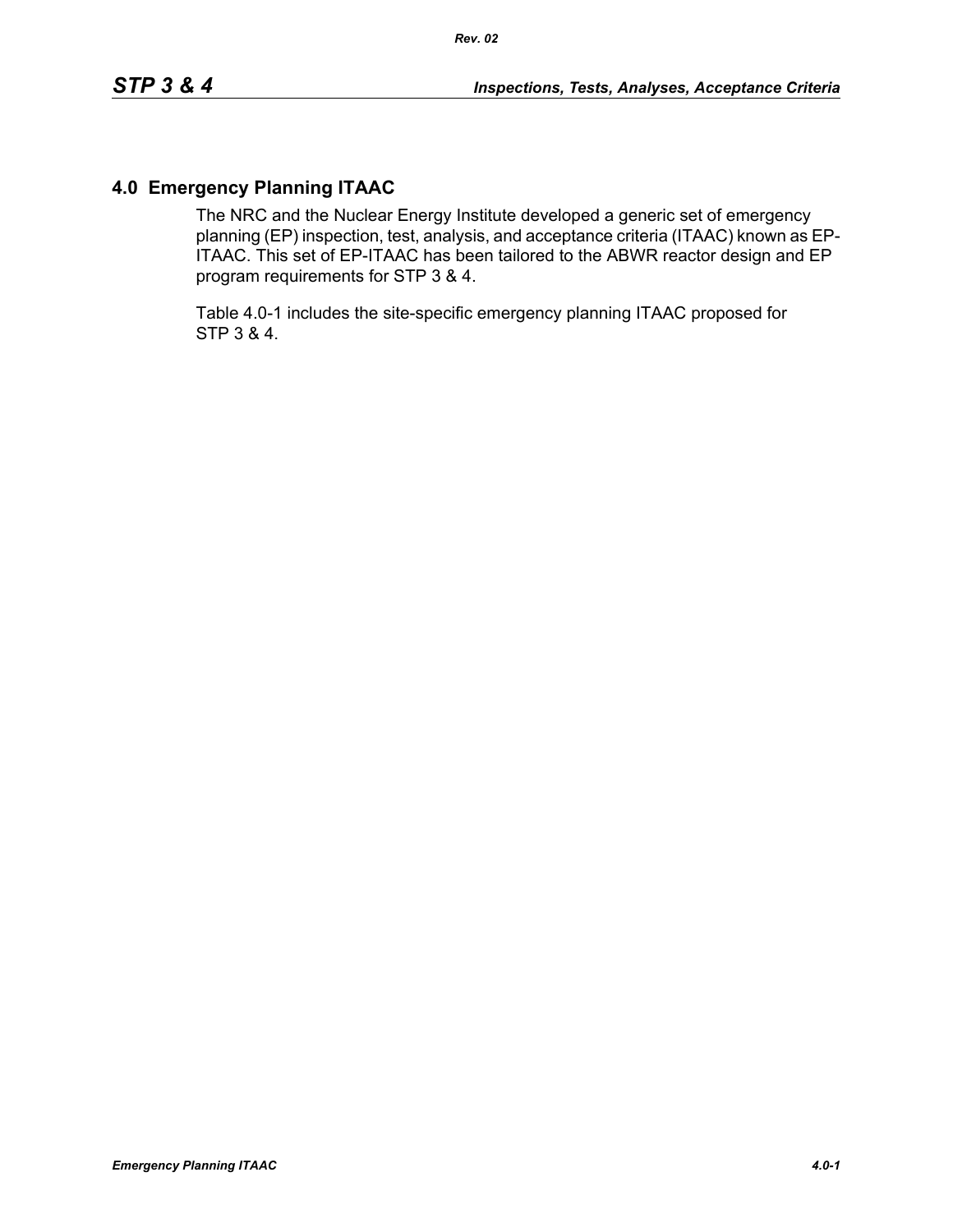| <b>EP Program Elements</b>                                                                                                                                                                                             | <b>Inspections, Tests,</b><br><b>Analyses</b>                                                                                                                                                                             | <b>Acceptance Criteria</b>                                                                                                                        |
|------------------------------------------------------------------------------------------------------------------------------------------------------------------------------------------------------------------------|---------------------------------------------------------------------------------------------------------------------------------------------------------------------------------------------------------------------------|---------------------------------------------------------------------------------------------------------------------------------------------------|
| 1.0 Assignment of<br>Responsibility-<br><b>Organizational Control</b>                                                                                                                                                  |                                                                                                                                                                                                                           |                                                                                                                                                   |
| 1.1 The staff exists to provide 24-<br>hour per day emergency response<br>and manning of communications<br>links, including continuous<br>operations for a protracted period.                                          | 1.1 An inspection of the<br>implementing<br>procedures and staffing<br>rosters will be<br>performed.                                                                                                                      | 1.1 The procedurally identified staffing<br>personnel are available for Units<br>384.                                                             |
| 2.0 Onsite Emergency Response<br>Organization                                                                                                                                                                          |                                                                                                                                                                                                                           |                                                                                                                                                   |
| 2.1 The staff exists to provide<br>minimum and augmented on-shift<br>staffing levels, consistent with<br>Table B-1 of NUREG-0654/FEMA-<br>REP-1, Rev. 1.                                                               | 2.1 An inspection of the<br>implementing<br>procedures and staffing<br>rosters will be<br>performed.                                                                                                                      | 2.1 The procedurally identified staffing<br>personnel are available for<br>Units 3 & 4.                                                           |
| 3.0 Emergency Classification<br><b>System</b>                                                                                                                                                                          |                                                                                                                                                                                                                           |                                                                                                                                                   |
| 3.1 A standard emergency<br>classification and emergency<br>action level (EAL) scheme exists,<br>and identifies facility system and<br>effluent parameters constituting the<br>bases for the classification<br>scheme. | 3.1 An inspection of the<br>EOF will be performed<br>to verify that it has<br>displays for retrieving<br>facility system and<br>effluent parameters<br>specified in the<br>emergency<br>classification and EAL<br>scheme. | 3.1 Displays exist or can be retrieved<br>in the EOF for the plant parameters<br>listed in the reference ABWR DCD<br>Tier 1 Table 2.7.1a, Item B. |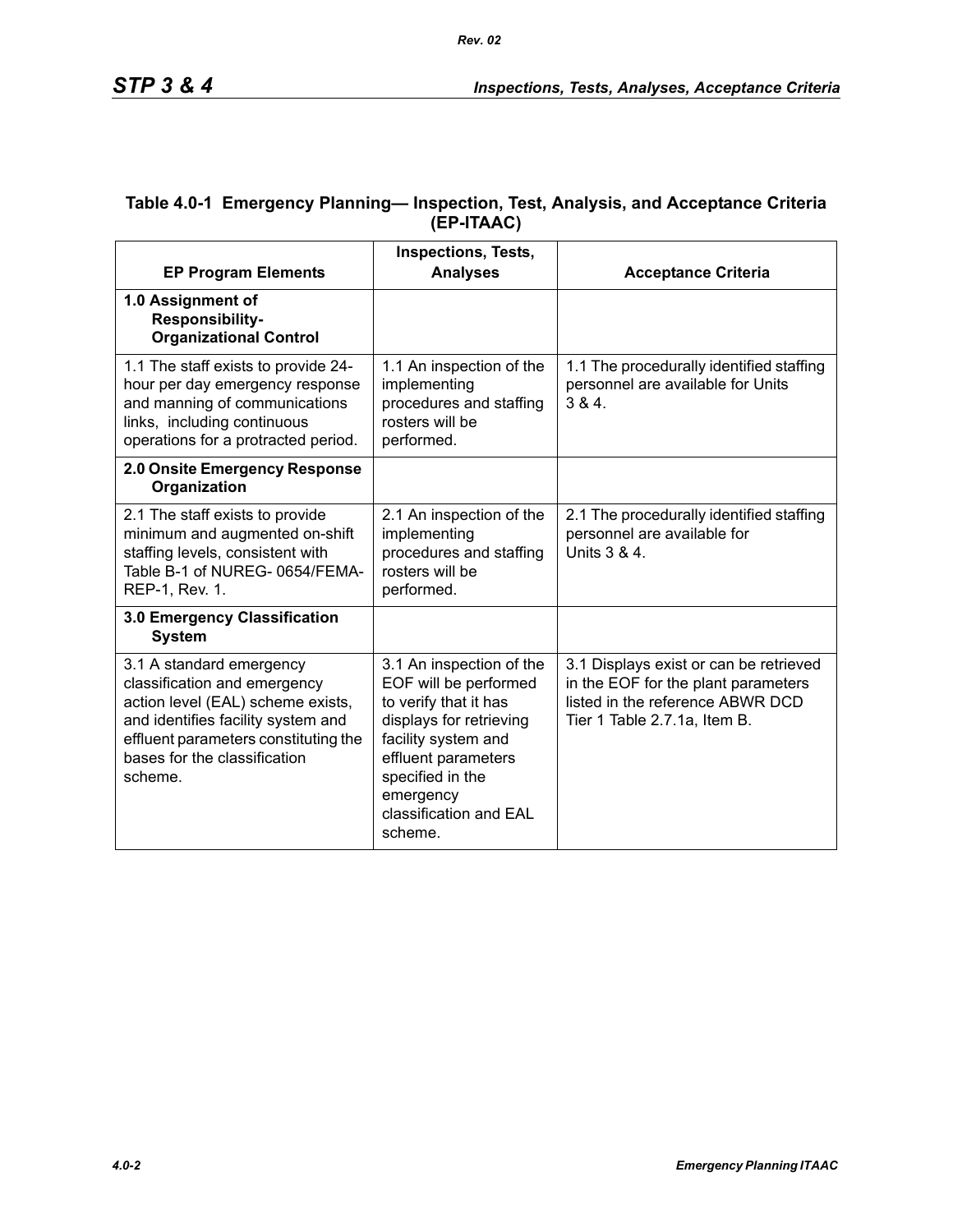| Table 4.0-1 Emergency Planning— Inspection, Test, Analysis, and Acceptance Criteria |
|-------------------------------------------------------------------------------------|
| (EP-ITAAC) (Continued)                                                              |

|                                                                                                                                                                                                                                                                                                                            | <b>Inspections, Tests,</b>                                                                              |                                                                                                                                                                                                                  |
|----------------------------------------------------------------------------------------------------------------------------------------------------------------------------------------------------------------------------------------------------------------------------------------------------------------------------|---------------------------------------------------------------------------------------------------------|------------------------------------------------------------------------------------------------------------------------------------------------------------------------------------------------------------------|
| <b>EP Program Elements</b>                                                                                                                                                                                                                                                                                                 | <b>Analyses</b>                                                                                         | <b>Acceptance Criteria</b>                                                                                                                                                                                       |
| 4.0 Notification Methods and<br><b>Procedures</b>                                                                                                                                                                                                                                                                          |                                                                                                         |                                                                                                                                                                                                                  |
| 4.1 The means exists to notify<br>responsible State and local<br>organizations within 15 minutes<br>after the licensee declares an<br>emergency.                                                                                                                                                                           | $4.1 - 4.2$ A test will be<br>performed of the<br>capabilities.                                         | 4.1 The responsible State and local<br>agencies receive notification within 15<br>minutes after the licensee declares a<br>test emergency.                                                                       |
| 4.2 The means exists to notify<br>emergency response personnel.                                                                                                                                                                                                                                                            |                                                                                                         | 4.2 The Emergency Notification and<br>Response System (ENRS) activates<br>the global page message delivery<br>system and 95% of the personnel<br>receive the message.                                            |
| <b>5.0 Emergency Communications</b>                                                                                                                                                                                                                                                                                        |                                                                                                         |                                                                                                                                                                                                                  |
| 5.1 The means exists for<br>communications among the control<br>room, TSC, EOF, principal State<br>and local emergency operations<br>centers (EOCs), and radiological<br>field assessment teams.                                                                                                                           | 5.1 -5.2 A test will be<br>performed of the<br>capabilities.                                            | 5.1 Communications are established<br>among the control room, TSC, EOF,<br>principal State and local EOCs, and<br>radiological field assessment teams.                                                           |
| 5.2 The means exists for<br>communications from the control<br>room, TSC, and EOF to the NRC<br>headquarters and regional office<br>EOCs (including establishment of<br>the Emergency Response Data<br>System (ERDS) [or its successor<br>system] between the onsite<br>computer system and the NRC<br>Operations Center.) |                                                                                                         | 5.2 Communications are established<br>from the control room, TSC and EOF<br>to the NRC headquarters and regional<br>office EOCs, and an access port for<br>ERDS [or its successor system] is<br>provided.        |
| 6.0 Emergency Facilities and<br><b>Equipment</b>                                                                                                                                                                                                                                                                           |                                                                                                         |                                                                                                                                                                                                                  |
| 6.1 The licensee has established a<br>TSC and onsite OSC.                                                                                                                                                                                                                                                                  |                                                                                                         | 6.1. See reference ABWR DCD, Tier<br>1, Table 2.17.1.                                                                                                                                                            |
| 6.2 The licensee has established<br>an EOF.                                                                                                                                                                                                                                                                                | 6.2 An inspection of the<br>as-built EOF will be<br>performed, including a<br>test of the capabilities. | 6.2.1 EOF communications<br>equipment is installed, and voice<br>transmission and reception are<br>accomplished with the control room<br>and TSC. The EOF voice is audible<br>and intelligible at each location. |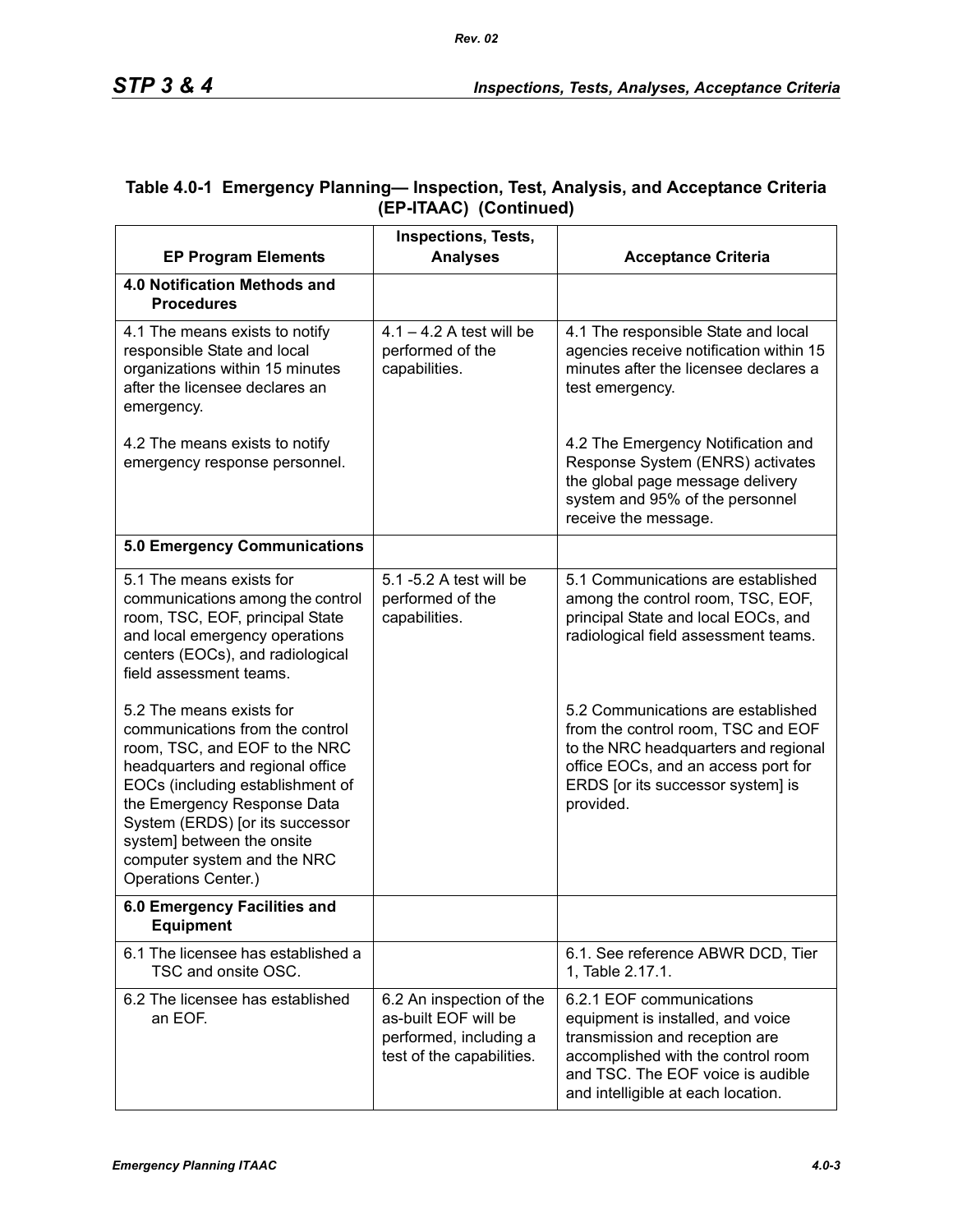|                                                                                                                                                                                                                                                                                                            | Inspections, Tests,                                                                      |                                                                                                                                                                                                                                                             |
|------------------------------------------------------------------------------------------------------------------------------------------------------------------------------------------------------------------------------------------------------------------------------------------------------------|------------------------------------------------------------------------------------------|-------------------------------------------------------------------------------------------------------------------------------------------------------------------------------------------------------------------------------------------------------------|
| <b>EP Program Elements</b>                                                                                                                                                                                                                                                                                 | <b>Analyses</b>                                                                          | <b>Acceptance Criteria</b>                                                                                                                                                                                                                                  |
|                                                                                                                                                                                                                                                                                                            |                                                                                          | 6.2.2 Displays exist or can be<br>retrieved in the EOF for the plant<br>parameters listed in the reference<br>ABWR DCD, Tier 1, Table 2.7.1a, Item<br>В.                                                                                                    |
| 7.0 Accident Assessment                                                                                                                                                                                                                                                                                    |                                                                                          |                                                                                                                                                                                                                                                             |
| 7.1 The means exists to provide<br>initial and continuing<br>radiological assessment<br>throughout the course of an<br>accident.                                                                                                                                                                           | 7.1 - 7.5 and 7.7 An<br>inspection and test will<br>be performed of the<br>capabilities. | 7.1 A procedure provides instructions<br>for performing offsite dose<br>calculations by estimating offsite dose<br>rates and integrated doses to the<br>general public during a declared event<br>when radioactive material is released.                    |
| 7.2 The means exists to determine<br>the source term of releases of<br>radioactive material within<br>plant systems, and the<br>magnitude of the release of<br>radioactive materials based on<br>plant system parameters and<br>effluent monitors.                                                         |                                                                                          | 7.2 A procedure provides instructions<br>for determining the source term of<br>releases of radioactive material within<br>plant systems, and the magnitude of<br>the release of radioactive materials<br>based on plant parameters and<br>effluent monitors |
| 7.3 The means exists to<br>continuously assess the<br>impact of the release of<br>radioactive materials to the<br>environment, accounting for<br>the relationship between<br>effluent monitor readings, and<br>onsite and offsite exposures<br>and contamination for various<br>meteorological conditions. |                                                                                          | 7.3 A procedure provides instructions<br>for performing offsite dose<br>calculations by estimating offsite dose<br>rates and integrated doses to the<br>general public during a declared event<br>when radioactive material is released.                    |
| 7.4 The means exists to acquire<br>and evaluate meteorological<br>information.                                                                                                                                                                                                                             |                                                                                          | 7.4 Meteorological data is available at<br>the EOF and control room.                                                                                                                                                                                        |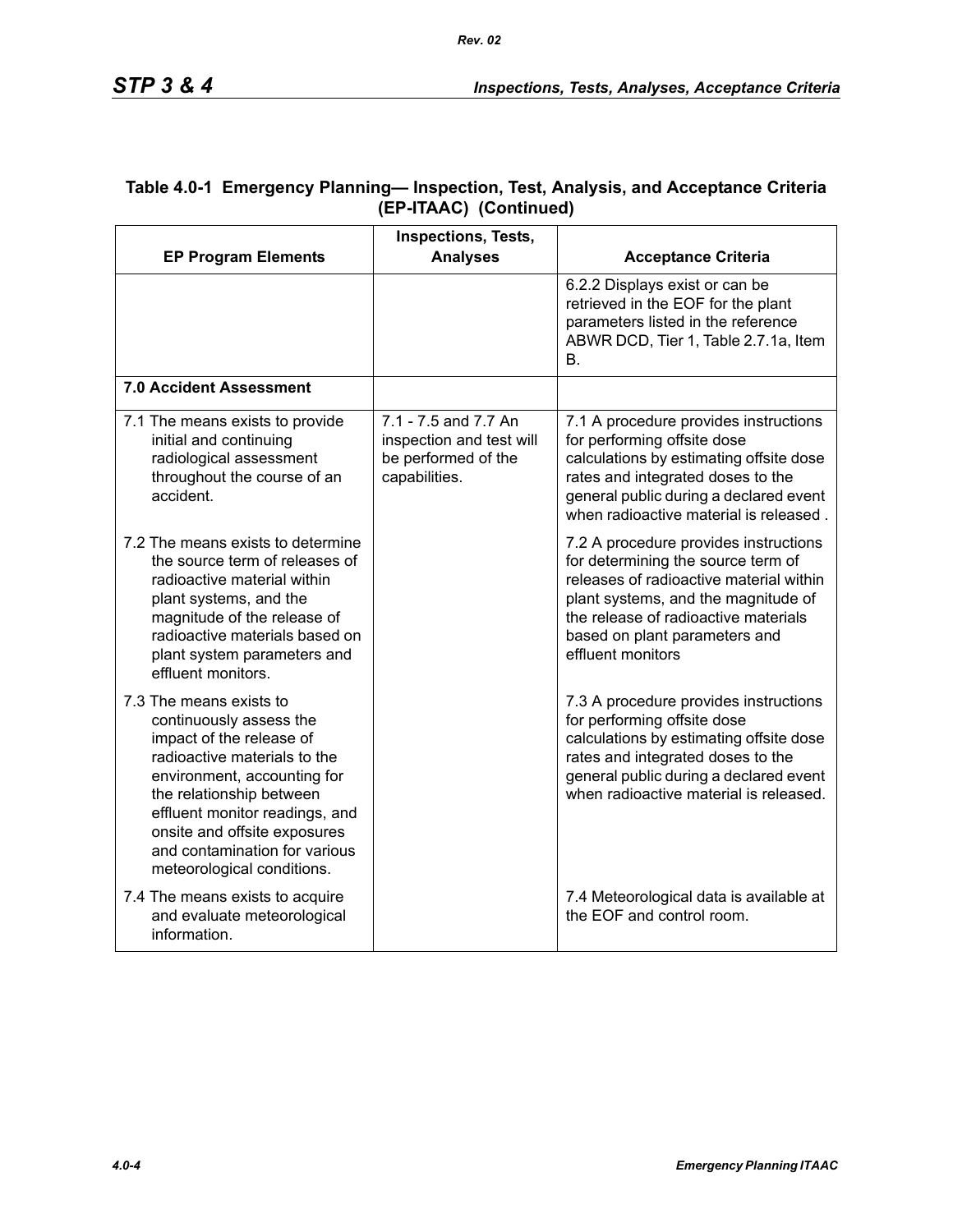| <b>EP Program Elements</b>                                                                                                                                                                                                                                                                                                                                 | <b>Inspections, Tests,</b><br><b>Analyses</b>                                                                                                | <b>Acceptance Criteria</b>                                                                                                                                                                         |
|------------------------------------------------------------------------------------------------------------------------------------------------------------------------------------------------------------------------------------------------------------------------------------------------------------------------------------------------------------|----------------------------------------------------------------------------------------------------------------------------------------------|----------------------------------------------------------------------------------------------------------------------------------------------------------------------------------------------------|
| 7.5 The means exists to determine<br>the release rate and projected<br>doses if the instrumentation<br>used for assessment is off<br>scale or inoperable.                                                                                                                                                                                                  |                                                                                                                                              | 7.5 A procedure provides instructions<br>to determine the release rate and<br>projected doses if the instrumentation<br>used for assessment is off scale or<br>inoperable.                         |
| 7.7 The means exists to make<br>rapid assessments of actual or<br>potential magnitude and<br>locations of any radiological<br>hazards through liquid or<br>gaseous release pathways,<br>including activation, notification<br>means, field team composition,<br>transportation, communication,<br>monitoring equipment, and<br>estimated deployment times. |                                                                                                                                              | 7.7 A procedure provides instructions<br>for performing assessments of actual<br>or potential magnitude and locations<br>of any radiological hazards through<br>liquid or gaseous release pathways |
| <b>8.0 Exercises and Drills</b>                                                                                                                                                                                                                                                                                                                            |                                                                                                                                              |                                                                                                                                                                                                    |
| 8.1 Licensee conducts a full<br>participation exercise to<br>evaluate major portions of<br>emergency response<br>capabilities, which includes<br>participation by each State and<br>local agency within the plume<br>exposure EPZ, and each State<br>within the ingestion control<br>EPZ.                                                                  | 8.1 A full participation<br>exercise (test) will be<br>conducted within the<br>specified time periods of<br>Appendix E to 10 CFR<br>Part 50. | 8.1.1 The exercise was completed<br>within the specified time periods of<br>Appendix E to 10 CFR Part 50. The<br>following onsite exercise objectives<br>have been met:                            |
|                                                                                                                                                                                                                                                                                                                                                            |                                                                                                                                              | 1.<br><b>Emergency responders</b><br>recognize and correctly<br>classifiy the event,                                                                                                               |
|                                                                                                                                                                                                                                                                                                                                                            |                                                                                                                                              | Emergency responders notifiy<br>2.<br>onsite and offsite personnel of<br>the event,                                                                                                                |
|                                                                                                                                                                                                                                                                                                                                                            |                                                                                                                                              | <b>Emergency responders</b><br>3.<br>perform accurate dose<br>assessment.                                                                                                                          |
|                                                                                                                                                                                                                                                                                                                                                            |                                                                                                                                              | <b>Emergency Director issues</b><br>4.<br>protective actions for onsite<br>personnel,                                                                                                              |
|                                                                                                                                                                                                                                                                                                                                                            |                                                                                                                                              | The emergency response<br>5.<br>facilities are activated in a<br>timely manner,                                                                                                                    |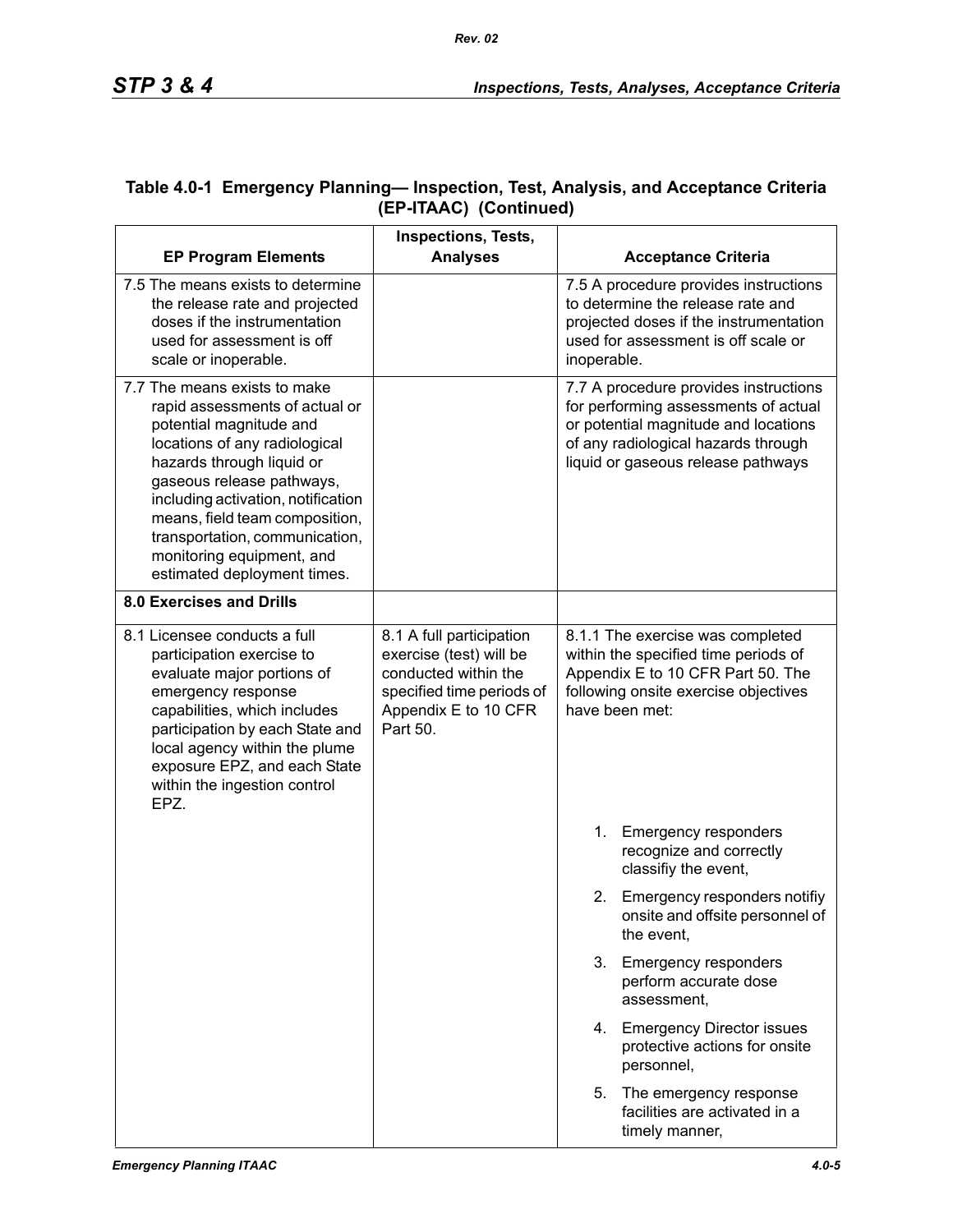|                            | <b>Inspections, Tests,</b> |                                                                                                                                                                                                                                                                                                                                |
|----------------------------|----------------------------|--------------------------------------------------------------------------------------------------------------------------------------------------------------------------------------------------------------------------------------------------------------------------------------------------------------------------------|
| <b>EP Program Elements</b> | <b>Analyses</b>            | <b>Acceptance Criteria</b>                                                                                                                                                                                                                                                                                                     |
|                            |                            | The on-call ERO is activated<br>6.<br>in a timely manner,                                                                                                                                                                                                                                                                      |
|                            |                            | The Shift Supervisor turns<br>7.<br>over command and control of<br>emergency response to either<br>the TSC Manager or the EOF<br>Director,                                                                                                                                                                                     |
|                            |                            | Communication are<br>8.<br>established between the<br>emergency response<br>facilities,                                                                                                                                                                                                                                        |
|                            |                            | Personnel are dispatched to<br>9.<br>the field from the OSC to<br>perform repair efforts and<br>from the EOF to perform<br>radiological surveys,                                                                                                                                                                               |
|                            |                            | 10. Emergency worker exposure<br>controls are established, and                                                                                                                                                                                                                                                                 |
|                            |                            | 11. Emergency responders<br>perform re-entry and<br>recovery.                                                                                                                                                                                                                                                                  |
|                            |                            | There are no uncorrected onsite<br>exercise deficiencies.                                                                                                                                                                                                                                                                      |
|                            |                            | 8.1.2 Onsite emergency response<br>personnel are mobilized in sufficient<br>numbers to fill emergency response<br>positions. Onsite emergency<br>response personnel accomplished the<br>objectives listed in 8.1.1.                                                                                                            |
|                            |                            | 8.1.3 The exercise was completed<br>within the specified time periods of<br>Appendix E to 10 CFR Part 50, offsite<br>exercise objectives have been met,<br>and there are no uncorrected offsite<br>exercise deficiencies. If one or more<br>deficiencies are identified, the<br>provisions in 10 CFR 50.54(gg) shall<br>apply. |